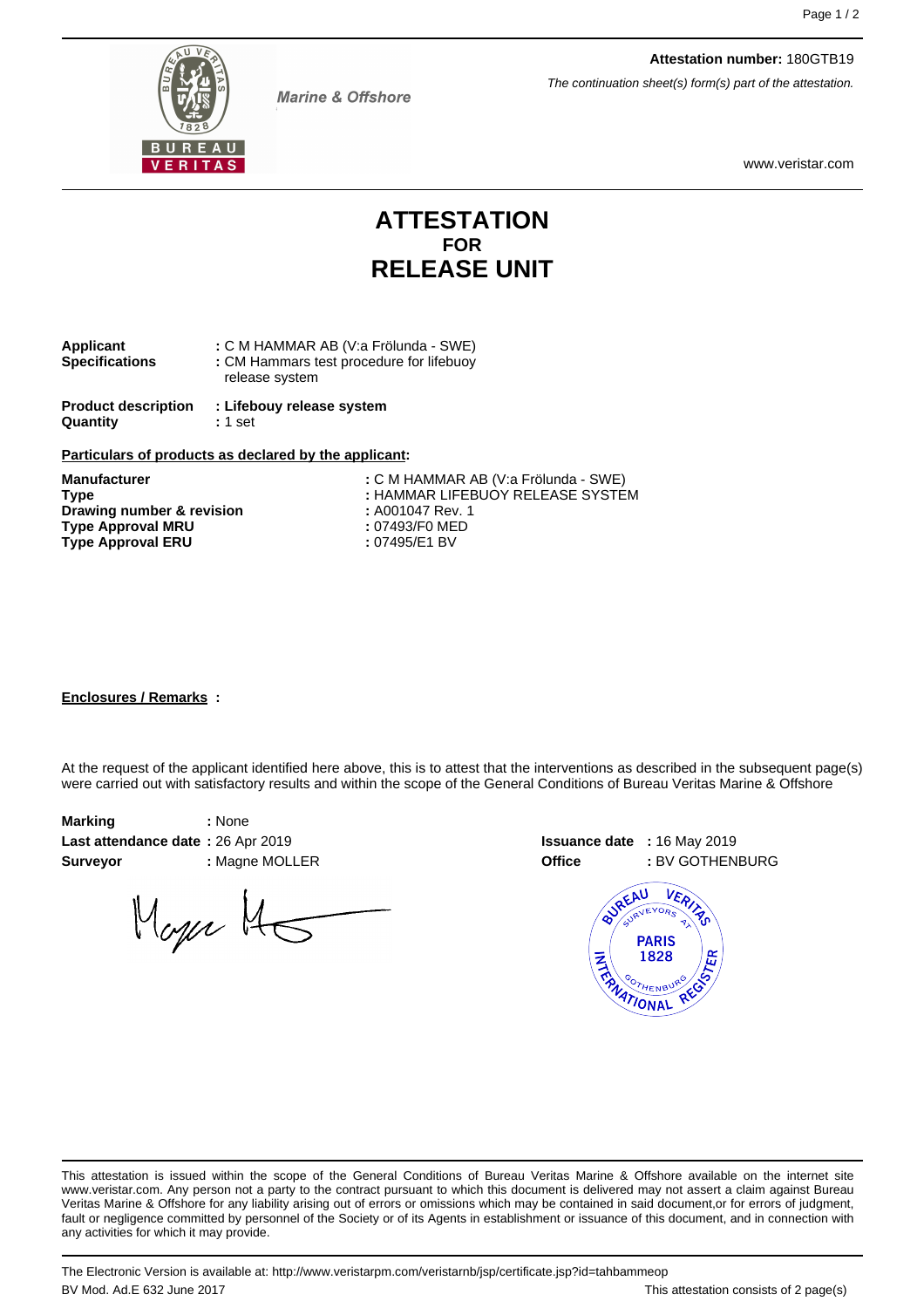# **SCOPE OF INTERVENTION**

## Test Procedure:

The lifebuoy was released by the following methods:

- Manually by removing the locking pin.
- From a remote position by using a HAMMAR MRU release unit.
- From a remote position by using a HAMMAR ERU release unit.
- From a remote position by using a HAMMAR ERU release unit at 10° inclination inwards ship.

Temperature: Room temperature about 20-22°C.

Tests was witnessed to satisfaction.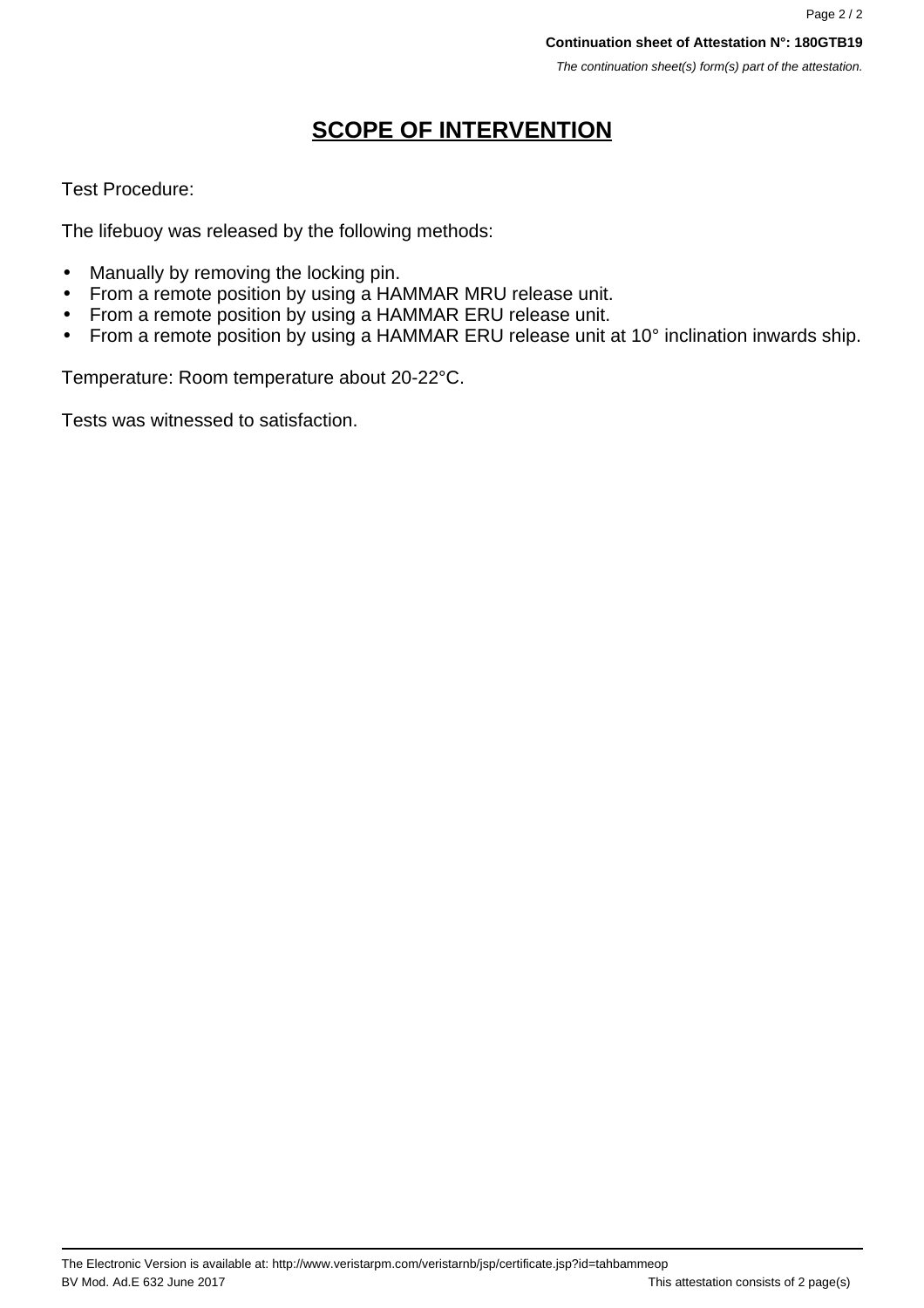

## **TEST OF HAMMAR LIFEBUOY RELEASE SYSTEM**

DESCRIPTION:

The HAMMAR LIFEBUOY RELEASE SYSTEM is a system designed for remote release of a lifebuoy from ship or vessel. The lifebuoy is placed in a holder on the bridge wing or at another suitable location onboard. The lifebuoy is restrained in its holder by a Polyester Silk rope. The rope is put under tension by the force from a strong spring.

The lifebuoy can be released by two different methods:

- Locally by manually removing a locking pin releasing the rope lashing for the lifebuoy.
- From a remote position by using HAMMAR MRU or a HAMMAR ERU. The HAMMAR release unit cuts the lashing rope for the lifebuoy.

Type approval for HAMMAR ERU, BUREAU VERITAS Certificate No: 07493/F0 MED, Attached to this document.

Type approval for HAMMAR MRRS, BUREAU VERITAS Certificate No: 07495/E1 BV Attached to this document.

Drawing, LIFEBUOY RELEASE BRACKET, Draw. No A001047 – rev 1, Attached to this document.



LIFEBUOY RELEASE SYSTEM with ERU electric release unit